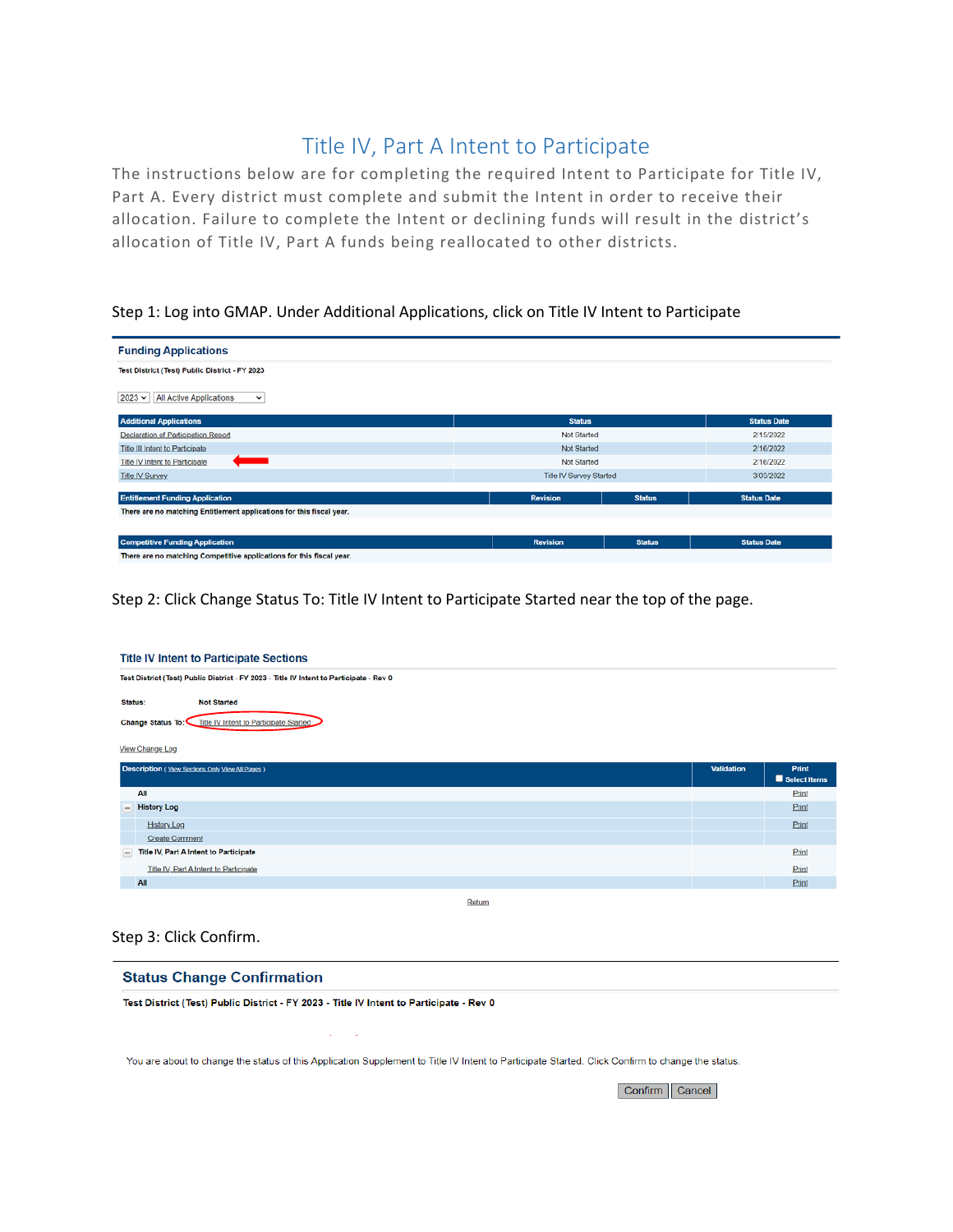Step 4: For the budget options, if the district plans on receiving the funds directly and not joining a consortium, click the first option.

#### \* Title IV Part A Budget Options

¥.

- O District will apply for Title IV Part A funds. (District will enter Title IV Part A budget in GMAP. DO NOT select a Fiscal Agent below.)
- O Consortium District will act as Fiscal Agent for other Districts. (District will enter a Title IV, Part A budget in GMAP.)
- O Consortium District will join a consortium to utilize Title IV, Part A funds. (Must select a District that will act as Fiscal Agent below.)
- O District is not participating in Title IV, Part A and releasing ALL generated Title IV, Part A funds. (District will not complete a Title IV, Part A budget.)

| <b>Fiscal Agent (If Applicable)</b> |  |
|-------------------------------------|--|
| Select                              |  |
|                                     |  |
|                                     |  |

Step 5: Once the option has been selected, click Save and Go To Next Page or Sections. DO NOT select a Fiscal Agent if the district plans on receiving the funds. This option is only for those that are joining a consortium.

#### \* Title IV Part A Budget Options

Go To

- O District will apply for Title IV Part A funds. (District will enter Title IV Part A budget in GMAP. DO NOT select a Fiscal Agent below.)
- O Consortium District will act as Fiscal Agent for other Districts. (District will enter a Title IV, Part A budget in GMAP.)
- O Consortium District will join a consortium to utilize Title IV, Part A funds. (Must select a District that will act as Fiscal Agent below.)
- O District is not participating in Title IV, Part A and releasing ALL generated Title IV, Part A funds. (District will not complete a Title IV, Part A budget.)

| ັ                                   |
|-------------------------------------|
|                                     |
|                                     |
|                                     |
| <b>Fiscal Agent (If Applicable)</b> |

Step 6: On the Sections page, change the status at the top to Title IV Intent to Participate Consolidated Director Approved.

| <b>Title IV Intent to Participate Sections</b>                                          |                                                                                 |                   |                       |  |
|-----------------------------------------------------------------------------------------|---------------------------------------------------------------------------------|-------------------|-----------------------|--|
| Test District (Test) Public District - FY 2023 - Title IV Intent to Participate - Rev 0 |                                                                                 |                   |                       |  |
|                                                                                         |                                                                                 |                   |                       |  |
|                                                                                         | Title IV Intent to Participate Started<br>Status:                               |                   |                       |  |
|                                                                                         | Change Status To: Title IV Intent to Participate Consolidated Director Approved |                   |                       |  |
|                                                                                         |                                                                                 |                   |                       |  |
|                                                                                         | View Change Log                                                                 |                   |                       |  |
|                                                                                         |                                                                                 |                   |                       |  |
|                                                                                         | Description (View Sections Only View All Pages)                                 | <b>Validation</b> | Print<br>Select Items |  |
|                                                                                         | All                                                                             |                   | Print                 |  |
|                                                                                         | - History Log                                                                   |                   | Print                 |  |
|                                                                                         | <b>History Log</b>                                                              |                   | Print                 |  |
|                                                                                         | <b>Create Comment</b>                                                           |                   |                       |  |
|                                                                                         | - Title IV, Part A Intent to Participate                                        |                   | Print                 |  |
|                                                                                         | Title IV, Part A Intent to Participate                                          |                   | Print                 |  |